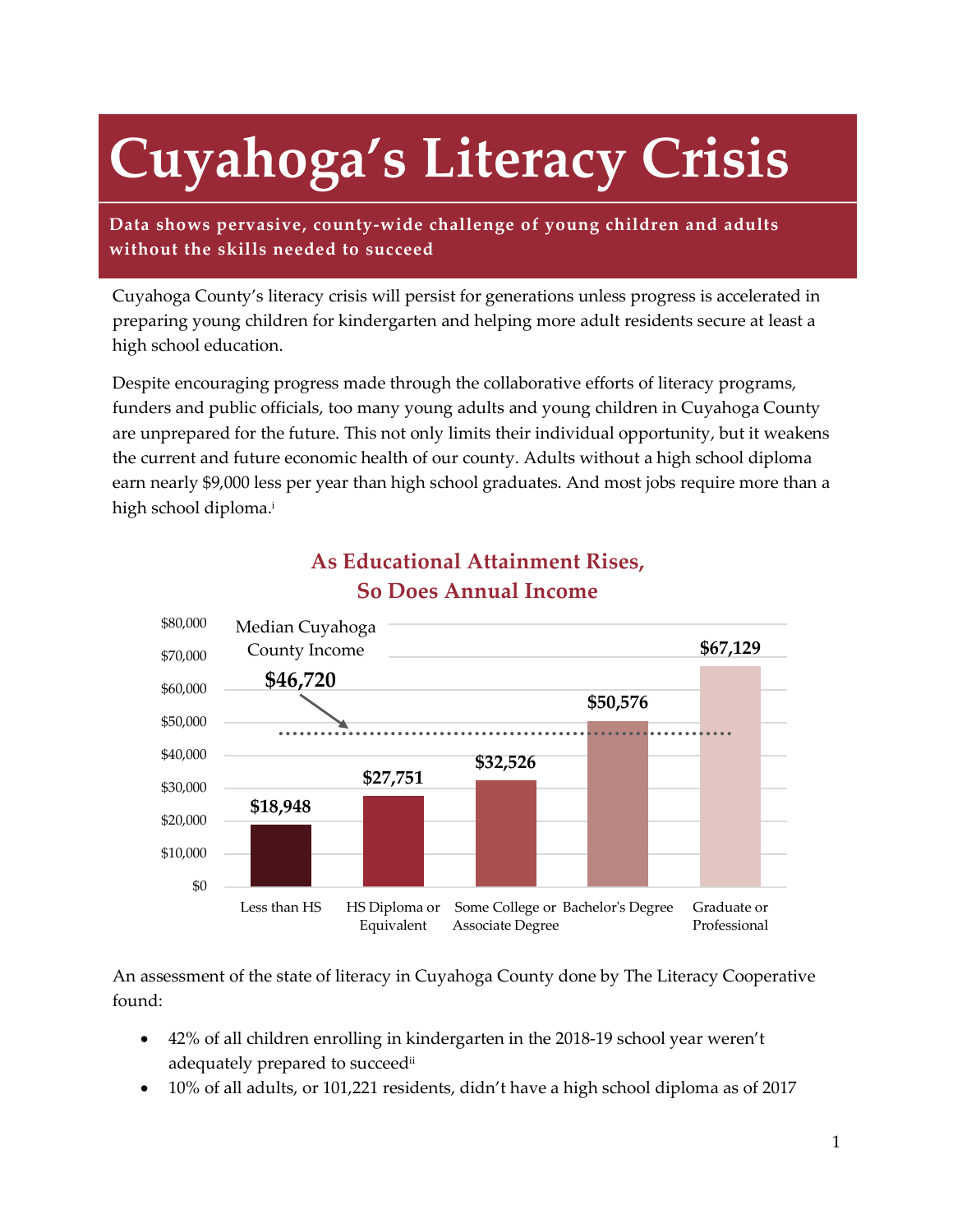• Nearly 40% of those without a high school diploma are ages 18-44<sup>iii</sup>

Children unprepared for kindergarten are less likely to read proficiently by the end of third grade – a predictor of later success in school. And adults without a high school diploma lack the basic literacy and other skills required to access in-demand jobs that offer paths to prosperity.

Low literacy levels pervade all of Cuyahoga County. For example:

- More than half of Cuyahoga's children unprepared for kindergarten are enrolling in suburban school districtsiv
- More than half of the young adults (18-24) without a diploma live in the suburbs<sup>v</sup>
- 58% of adults (18-44) without a high school diploma live in the city of Cleveland<sup>vi</sup>

This assessment of the state of literacy in Cuyahoga County was prepared by The Literacy Cooperative, which was formed in 2004 to support literacy programs and to increase awareness of low literacy levels in the county.

We reviewed multiple data sets to assess the level of literacy and chose the indicators highlighted in this report because we and our partners believe they are the clearest indicators of adult and child literacy.

We produce this assessment, and other research, to help inform the decisions and policies of agencies, funders and policymakers.

We intend to produce this assessment every five years.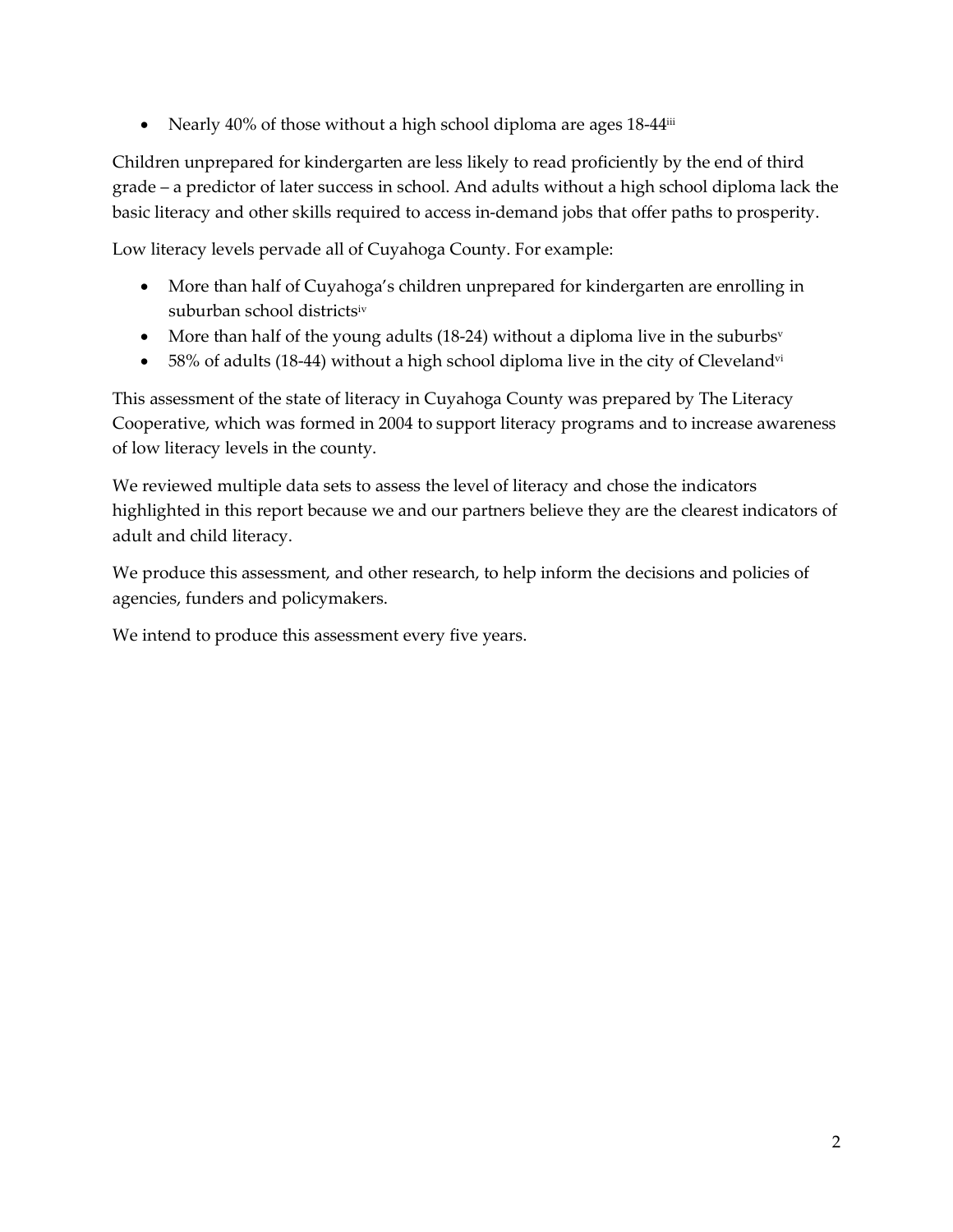## **Adults without a High School Diploma**





56,46 of those live in the

City of Cleveland.





of those live in inner ring suburbs.

**Percent of Adults Without a High School Diploma, by Age Group**



vii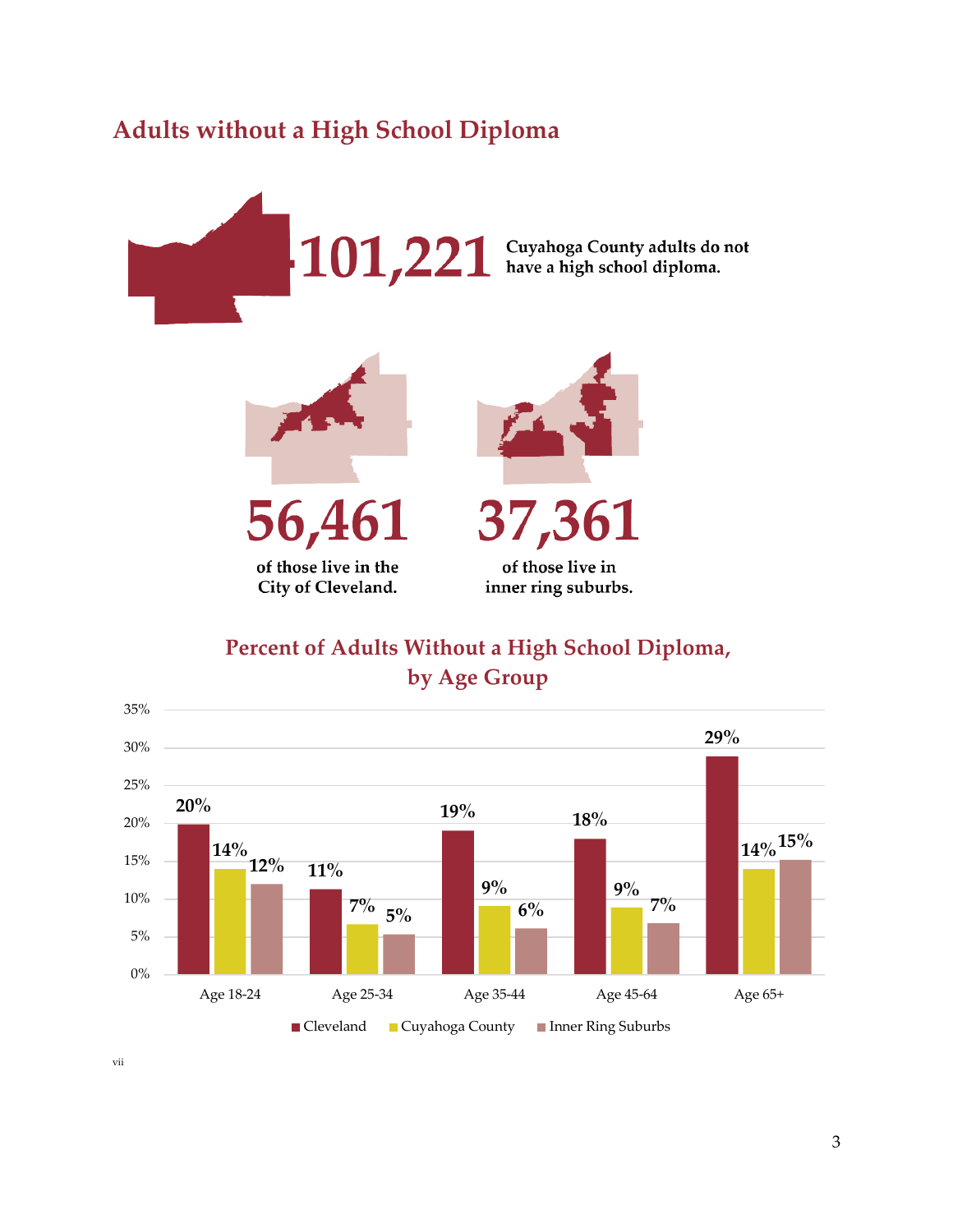## **Kindergarten Readiness (2017-2018)**



**Number of incoming kindergarten students who are "not on track"**



Percent of incoming kindergarten students who are "not on track"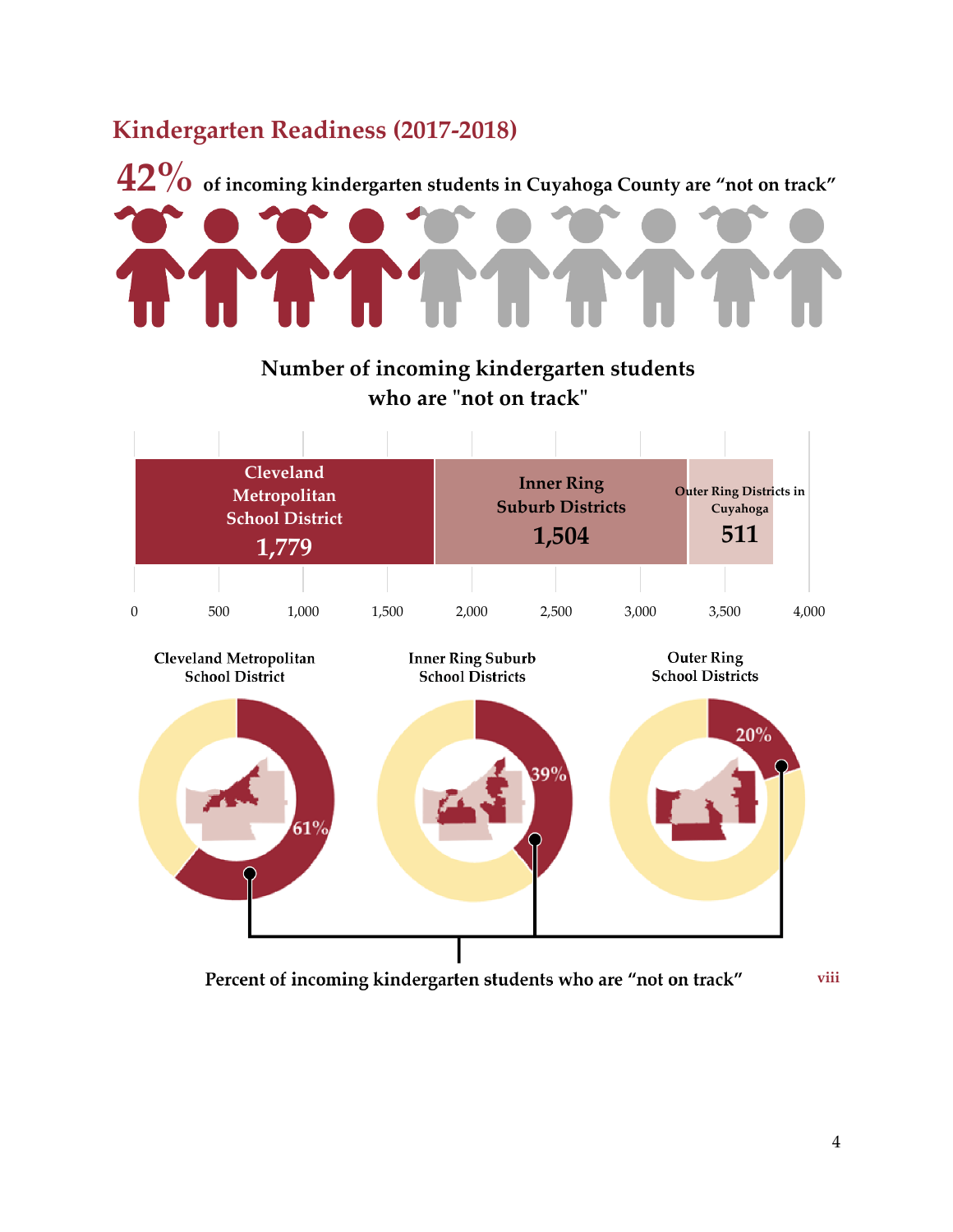## **Literacy Progress**

#### **Adults**

Significant but insufficient progress has been made over the last five years to improve the literacy levels of Cuyahoga adults. For example:

- The percentage of adults without at least a high school diploma or equivalent has fallen to 10% from 13% in 2012
- Among young adults (18-24) the decline has been more dramatic, dropping more than six percentage points since 2012, to 14% from nearly 21%



## **Change in Percent of Adults Without a High School Diploma, 2012 to 2017**

But those improvements are countered by an increase in the percentage of adults age 35-44 without a diploma from 8.4% to 9.1%<sup>ix</sup>.

The most common way for adults to obtain their high school equivalency is through the State of Ohio's Aspire program, which is offered through three organizations in Cuyahoga County at more than 60 locations. Other options like the Adult Diploma Program offer an alternative to students by allowing them to enroll in short-term training and completing a WorkKeys assessment to receive a high school diploma equivalency upon successful completion. All of these options are opportunities that need to be marketed to adults to enroll them into classes. Although these options are readily available and are provided at no cost to participants the number of Cuyahoga adults enrolled in the Aspire program fell to 3,126 in FY 2018 from 4,264 in FY 2014. There were a combined total of 342 adults that received their high school equivalency through Aspire or the Adult Diploma Program in 2018 program year. The number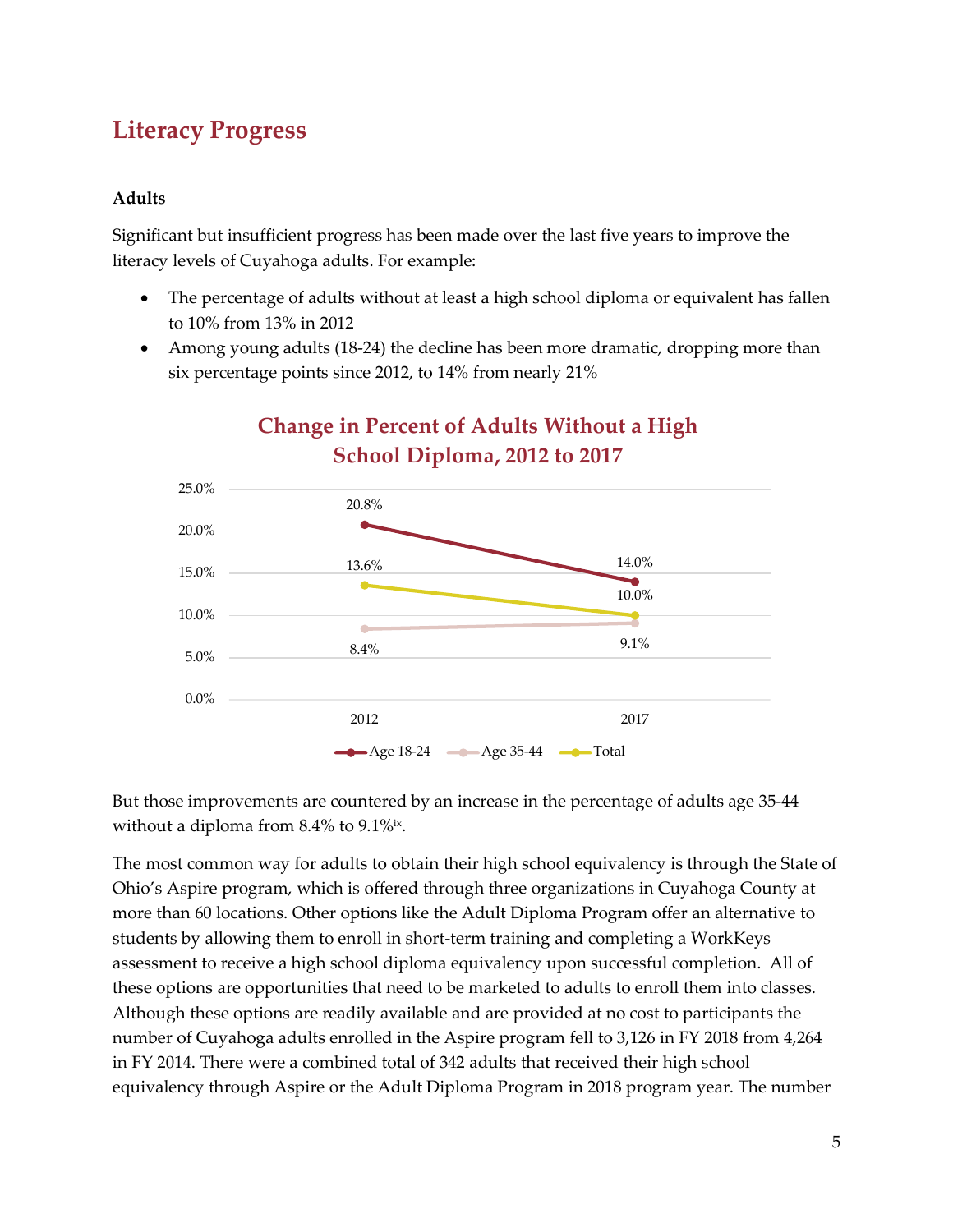of adults obtaining the equivalent of a high school diploma will need to increase by more than tenfold annually in order to substantially advance literacy levels in the next five years.

More than 3 in 4 Aspire clients in the Adult Basic Education (ABE) and English for Speakers of Other Languages (ESOL) programs enter with a grade reading level below  $5<sup>th</sup>$  grade, which leads to challenges searching for and being hired for employment that pays a living wage. Of those clients who were below a  $5<sup>th</sup>$  grade reading level, in both ESOL and ABE programming, more than 2 in 3 are considered "prime working age," meaning that an improvement in their literacy could likely help them transition to more meaningful, sustainable employment that would help to eliminate the gap in qualified workers.<sup>x</sup>



## **Age Group of Aspire Clients Who Began With a Grade Reading Level Below 5th Grade, by Aspire Program Type**

#### **Children**

Significant progress is also being made with Cuyahoga's youngest children. The number of children enrolled in quality pre-kindergarten programs increased nearly 36% to 6,851 in 2017-18 from 5,055 in 2015-16.xi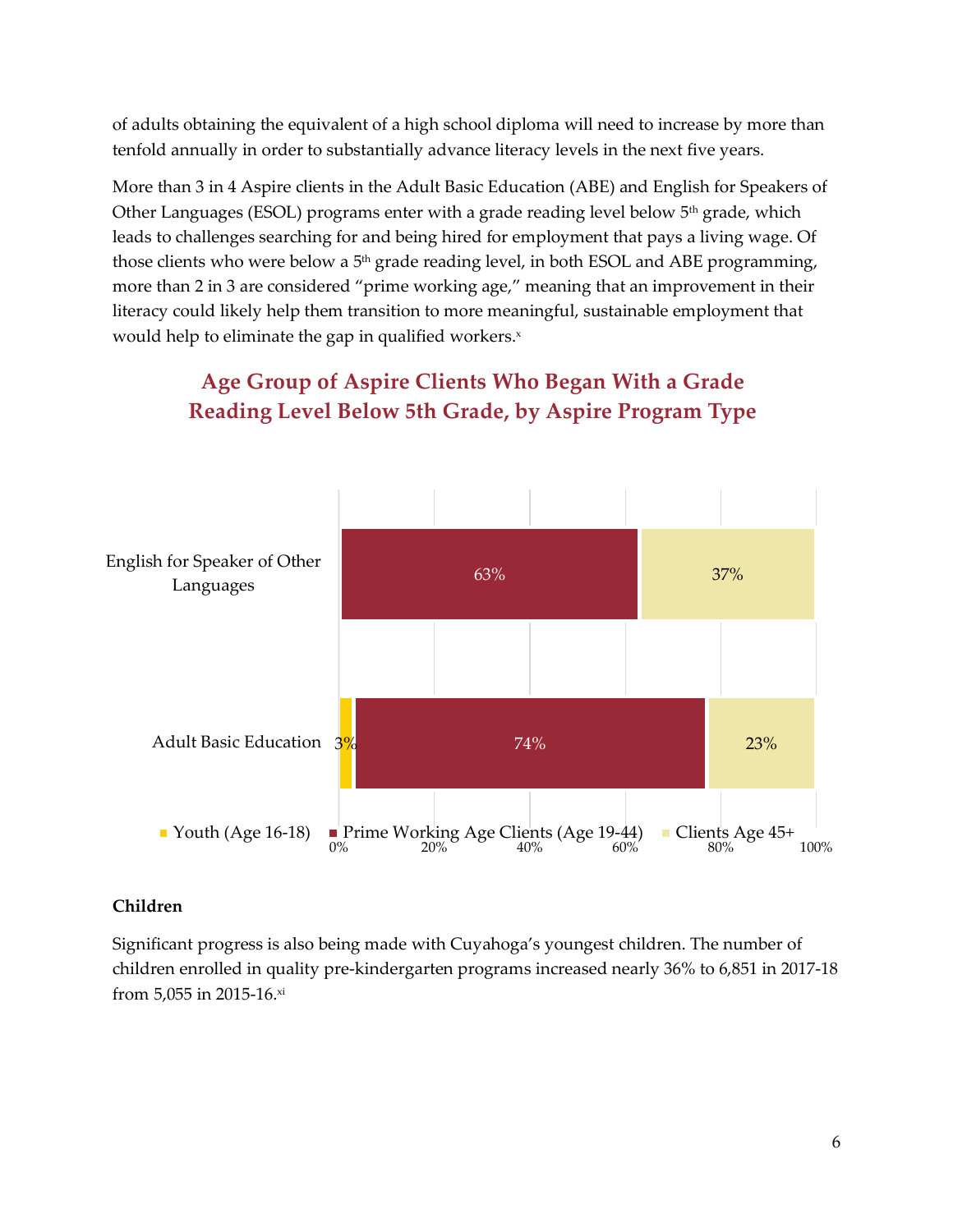Cuyahoga's enrollment 36%<br>in Pre-K increased by 36%

Students enrolled in pre-kindergarten programs are more likely to be prepared for kindergarten. And the number of pre-school children receiving books (through Imagination Library) in the county has increased by more than fourfold, from 1,198 in 2015-16 to 5,681 in 2017-18.xii

## **Accelerating Literacy Gains**

The improvement in literacy in Cuyahoga County demonstrates the value of a coordinated, collaborative approach that has been guided by The Literacy Cooperative. This assessment clarifies and amplifies the need to expand the level of collaboration and to strengthen our shared commitment if we are to end the literacy crisis.

The Literacy Cooperative and our partners believe a two-generation approach is necessary to accelerate improved literacy in Cuyahoga County.

In 2018, more than 30 stakeholders volunteered to create a working committee to promote Two-Generation (2Gen) policies, practices, and programs in Cuyahoga County. 2Gen approaches offer whole-family interventions that meet the needs of children, their caregivers, and the family as a unit and operate from the understanding that adults want to help their children succeed and want opportunities for success in their work and lives as well. This committee, comprised of parents, concerned citizens, and staff from human service, educational, and funding organizations, has been working to outline next steps to achieve those ends.xiii

Community change requires shared commitment. In Cuyahoga County, 2Gen approaches need a strong network of community organizations that are committed to changing the landscape of economic and social inequalities. This can be achieved through the following actions: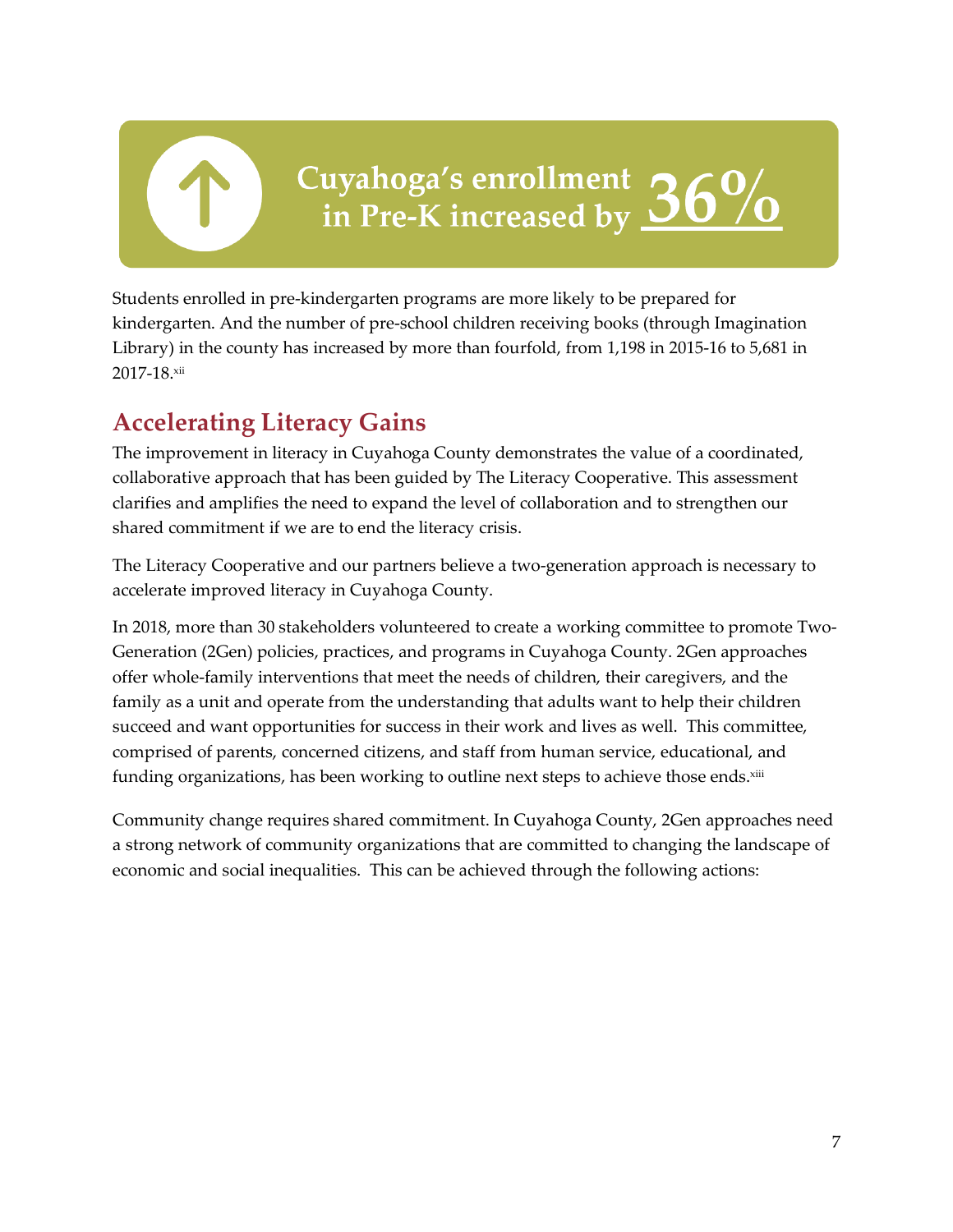

Involving parents and family members to be part of our planning process



Expanding inter-agency knowledge among all service providers (site visits and sharing)



Implementing formal referral strategies and shared databases among all organizations providing services to children, adults or families



Incubating a 2Gen programming pilot and tracking results, scalability and sustainability

These strategies will yield 2Gen implementation to benefit Cuyahoga County families and offer a framework for the working committee's actions. The Literacy Cooperative would advocate for funder support for incubating and evaluating pilots and braiding of funding for scalability and sustainability.

The Literacy Cooperative engages partners from early childhood and adult education into the 2Gen planning. As part of our deep dive we will strategize with these partners to determine what additional partnerships and opportunities are available to assist in increasing their success in enrolling children and adults into their programs. We will encourage 2Gen partnerships for programming and piloting.